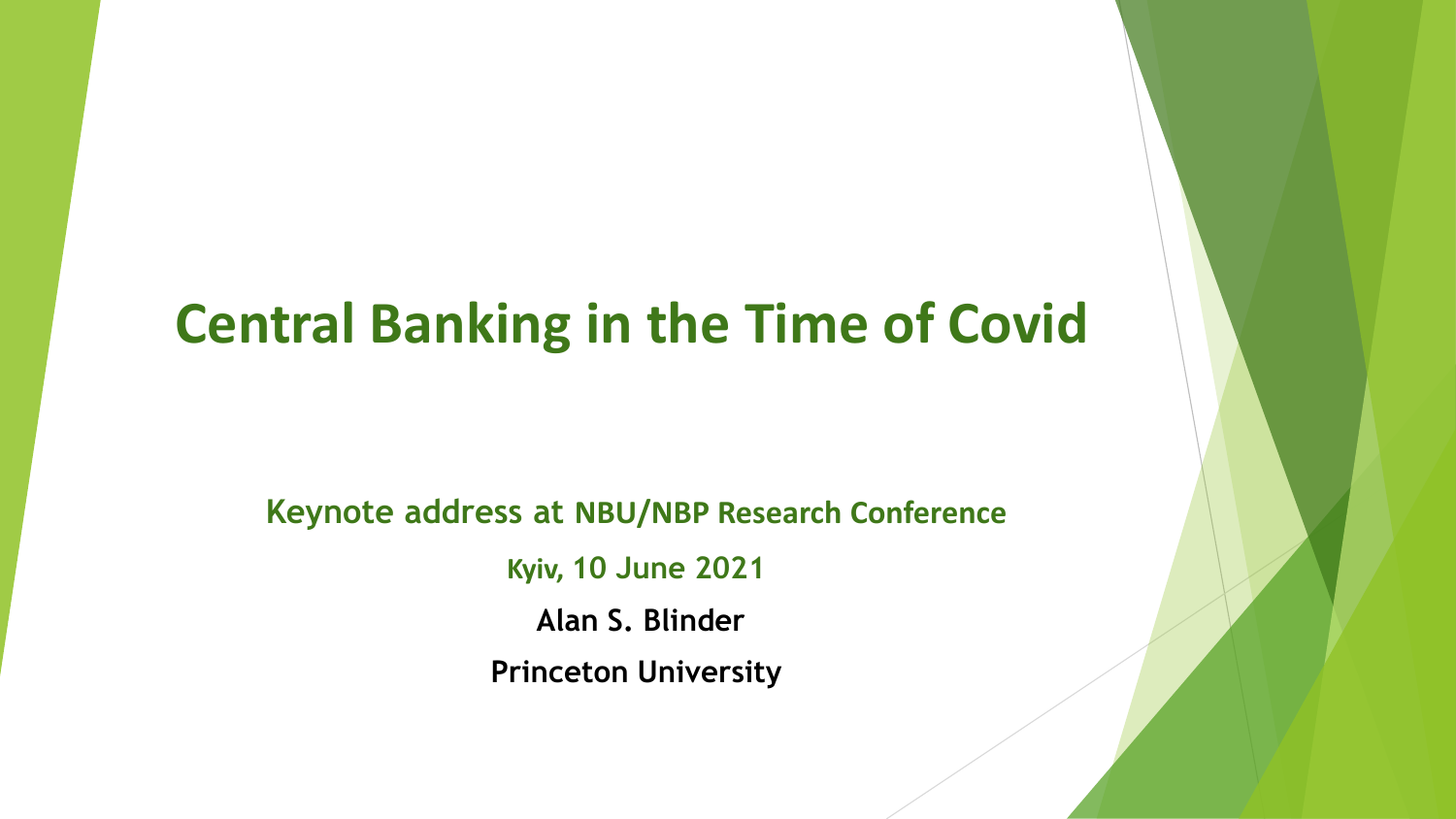# Things are different in a crisis

- Merriam-Webster dictionary: a *crisis* is "an unstable or crucial time or state of affairs in which a *decisive change is impending*, *especially* one with the distinct possibility of a *highly undesirable outcome*."
- The pandemic posed:
	- 1. A public health crisis **X**
	- 2. An economic crisis *√*
	- 3. A *potential* financial crisis **√**
- #2 and especially #3 got people thinking about central banks riding to the rescue.
- The central banks generally performed well.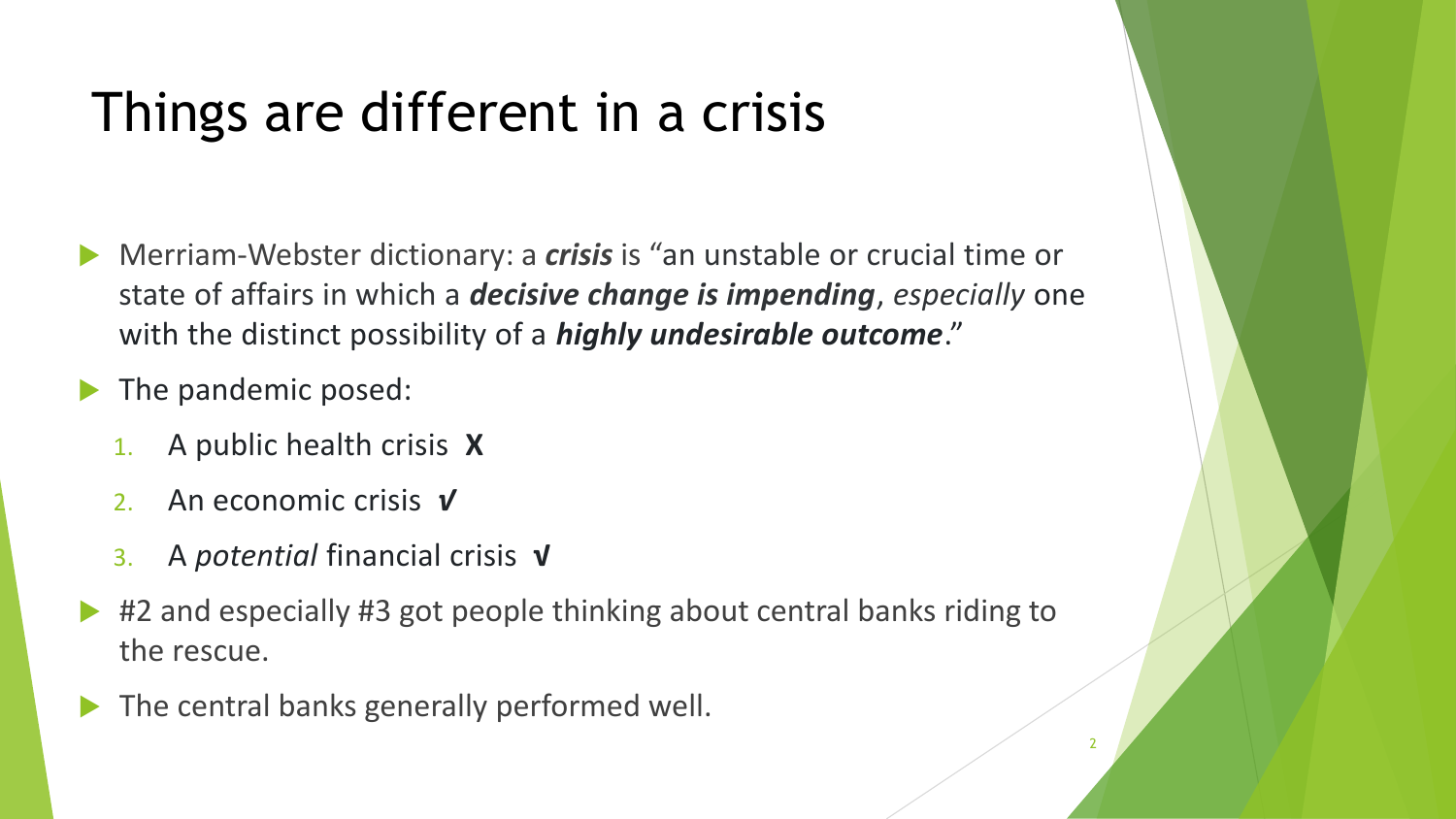### Improvisation was/is imperative.

- Perfection was not achievable, nor even well-defined.
- There was no manual to consult. The new "rules" had to be made up on the fly.
- A short (and only slightly exaggerated) summary of this lecture: *Take everything you ever learned about best central banking practices… then multiply it by minus one!*

"*When the facts change, I change my mind - what do you do, sir?" ―* John Maynard Keynes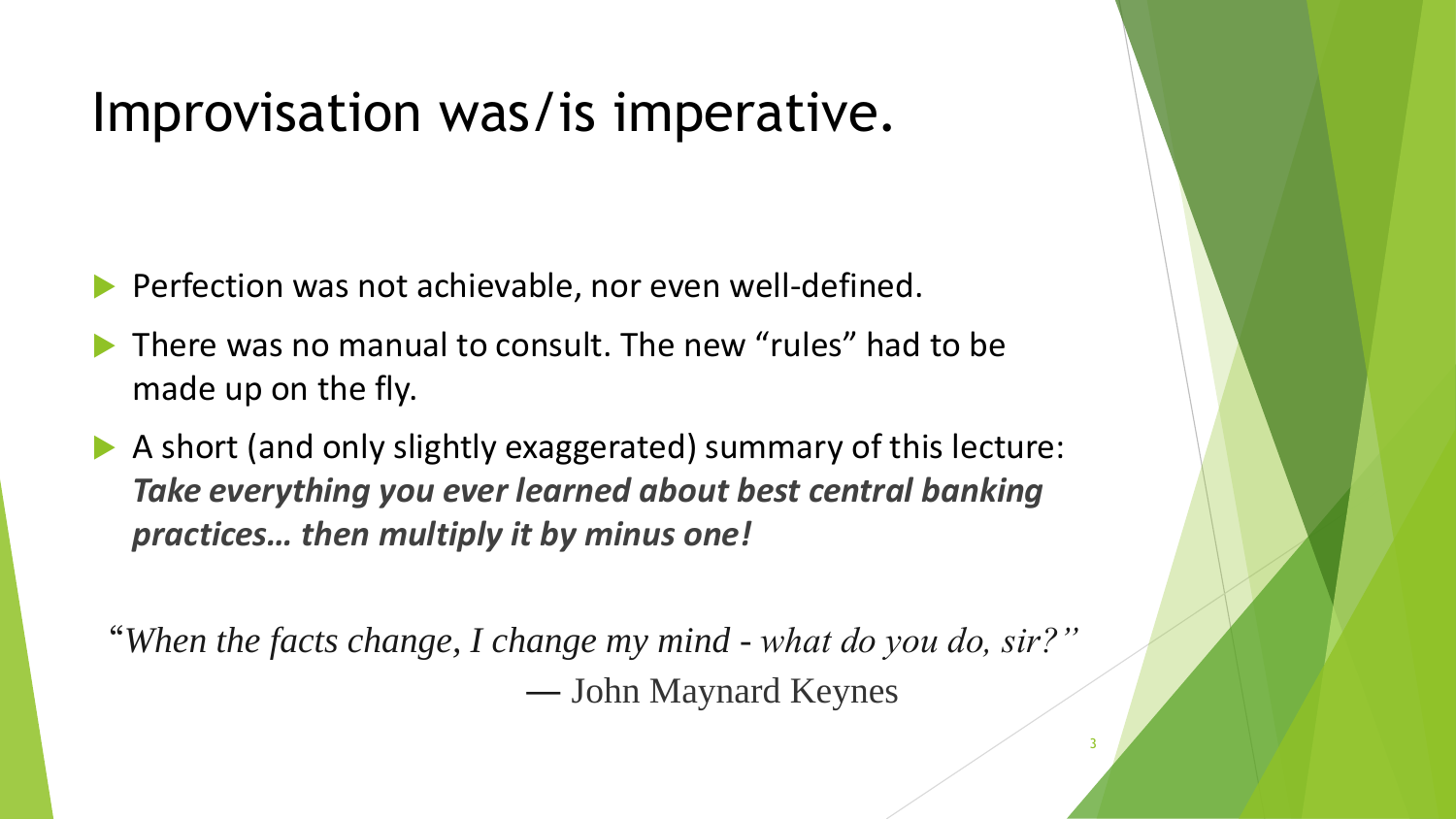### A roadmap

- 1. Act fast (CBs normally take their time developing consensus.)
- 2. Solve the identification problem quickly: Is it a demand shock or a supply shock?
- 3. Go big (CBs normally move cautiously and incrementally.)
- 4. The wall between the CB and the Finance Ministry had to be breached. (involving large, multiple violations of CBI)
- 5. As LOLR, go beyond Bagehot. (CBs normally stick to Bagehot.)

4

- 6. Don't rush to the exits.
	- $\triangleright$  Moral hazard concerns can wait.
	- $\triangleright$  Inflation concerns can wait.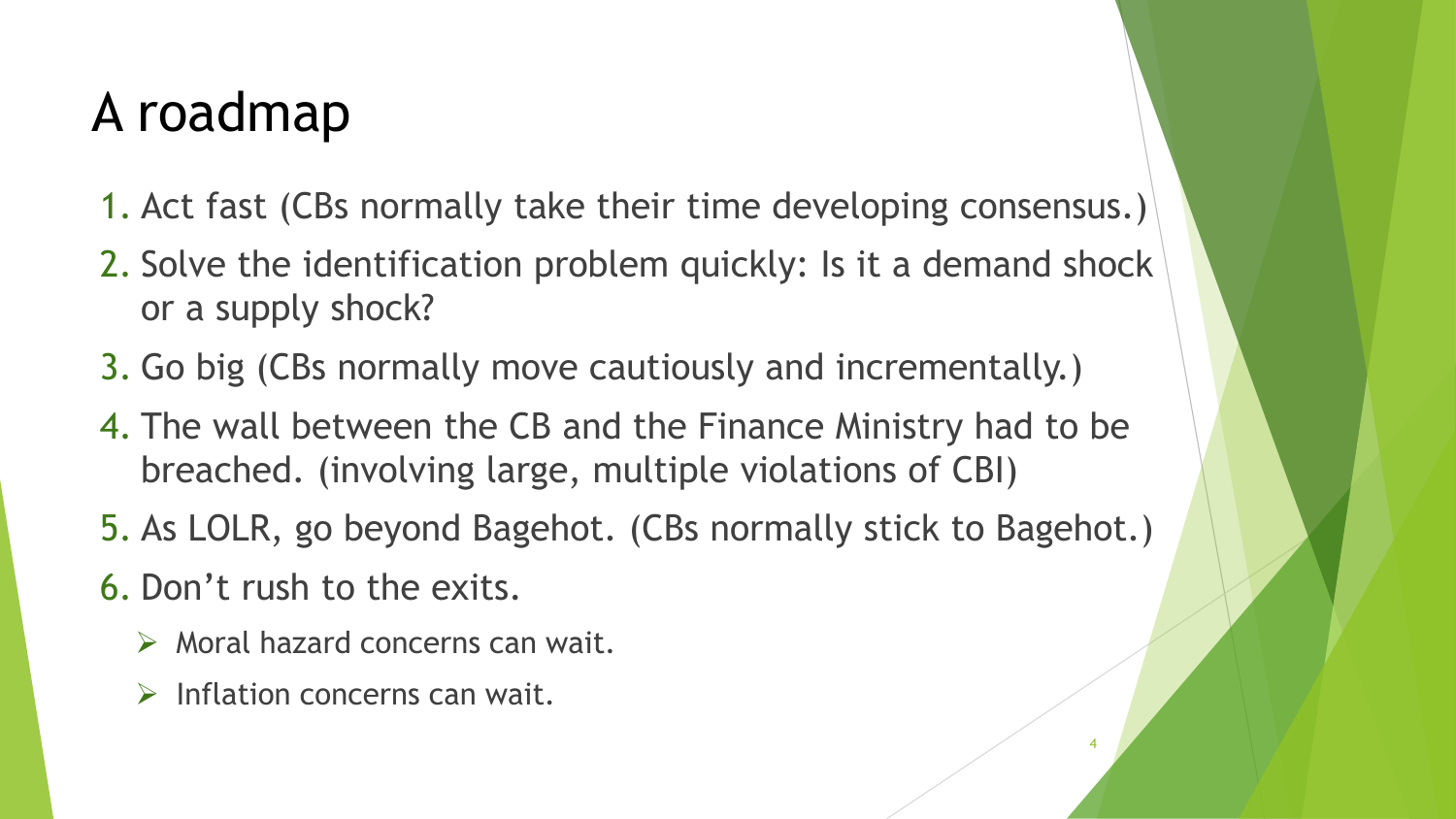# 1. Speed kills

Since a crisis hits fast and hard,…

- You have had no chance to "foam the runway."
- You start out "behind the curve," playing catch-up.
- Conventional interest rate weapons operate with long lags. So…
	- Monetary policy should cut interest rates to the floor—*immediately.*
		- And signal that they will remain low for a long time
		- Having built up credibility previously helps.
	- Monetary policy may have to take a back seat to fiscal policy.
	- Must identify instances of poor liquidity or weak spots in credit markets quickly--and then move to shore them up.
		- In a crisis, it's hard to tell illiquidity from insolvency.
		- In 2020 USA, knowing that the Fed "was there" may have been enough.

5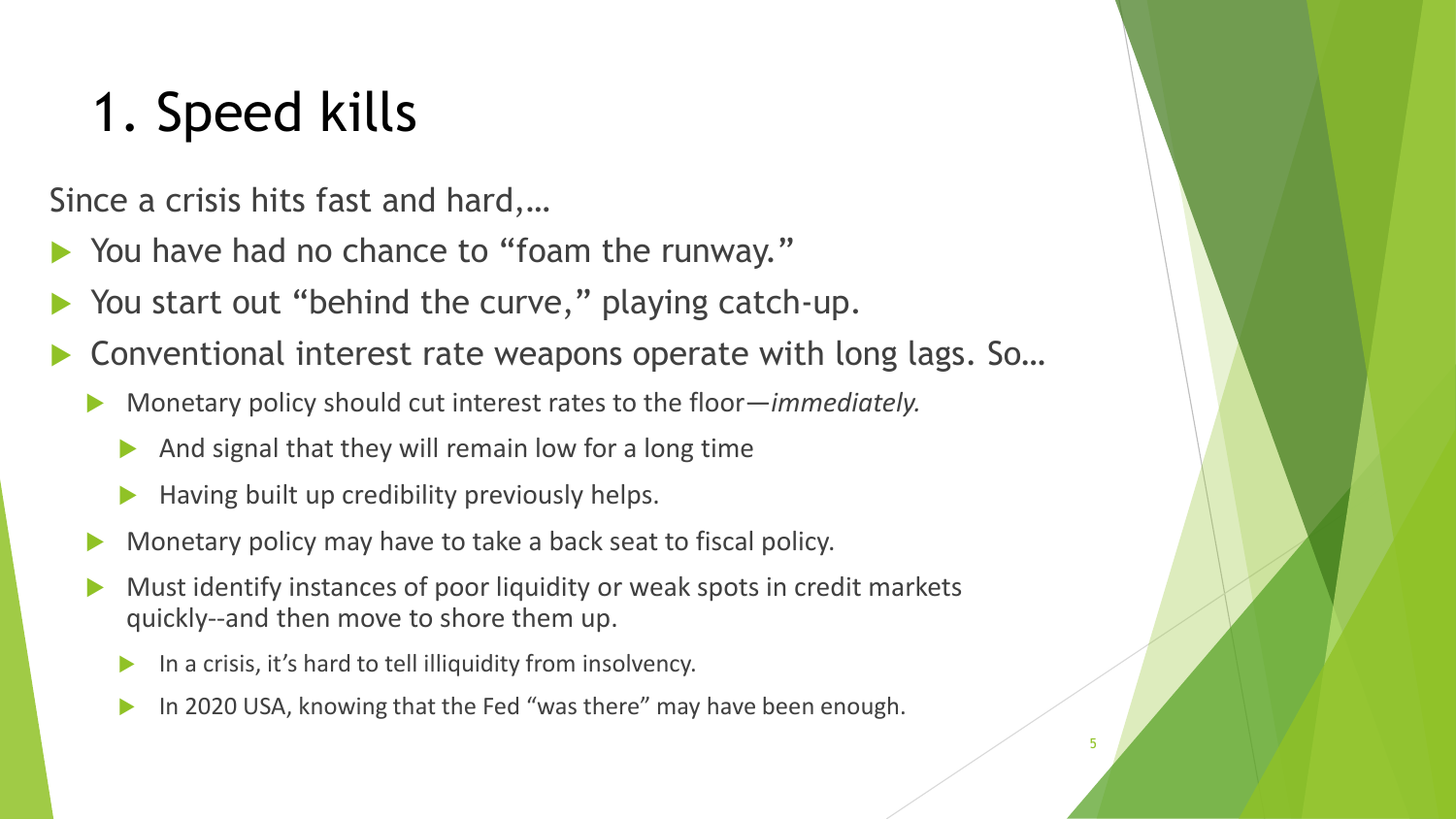# 2. The identification problem(s)

- ▶ Q1: Is the shock *primarily* to aggregate demand or to aggregate supply?
	- If it's AD, do whatever you can to boost demand.
	- If it's AS, the CB faces the standard stagflation dilemma.
	- How can you tell—esp. when it certainly has elements of *both*?
		- Watch inflation (it fell)
		- Watch the disequilibria in markets (sellers were scrambling for buyers)
- $\triangleright$  Q2: Is the crisis [financial  $\rightarrow$  real] or [real  $\rightarrow$  financial]?
	- $\blacktriangleright$  2008 (patch ups) vs. 2020 (fire walls)
- Q3: Is it mainly an illiquidity crisis or an insolvency crisis?

6

 $\triangleright$  CBs are better at the former.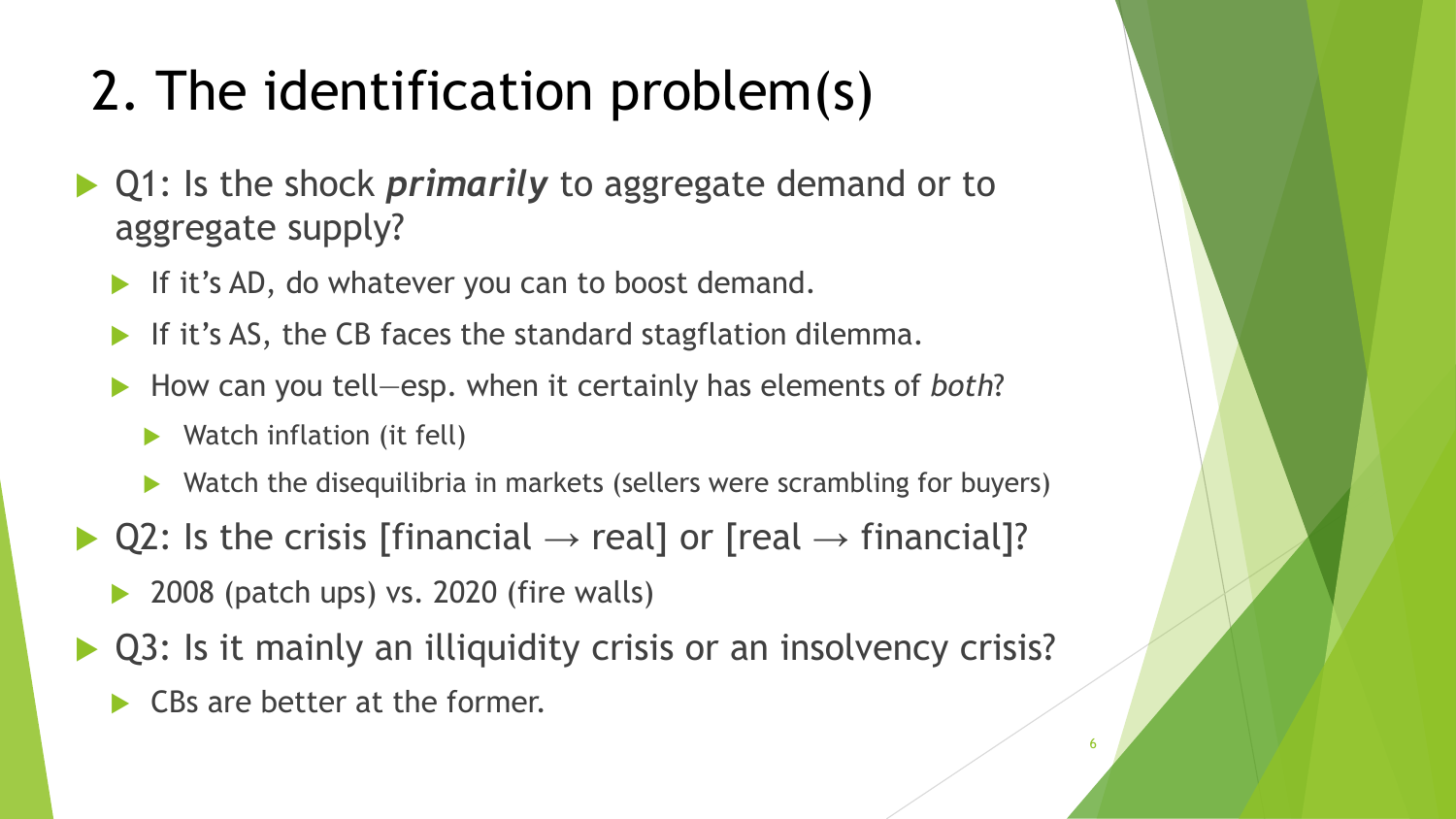### 3. The loss function is strongly asymmetric.

- The CB won't be able to hit the bull's-eye.
- The loss function is not close to:  $L=(\Pi-\Pi^*)^2 + \lambda(U-U^*)^2$
- Doing too little  $\rightarrow$  big losses
	- **Massive U, bankruptcies, likely hysteresis effects**
- Doing too much  $\rightarrow$  small losses
	- Some inflation, some bad investments, overleveraging

7

- Conclusion: Go big!
	- ▶ Contrasts with usual advice: Don't overdo it.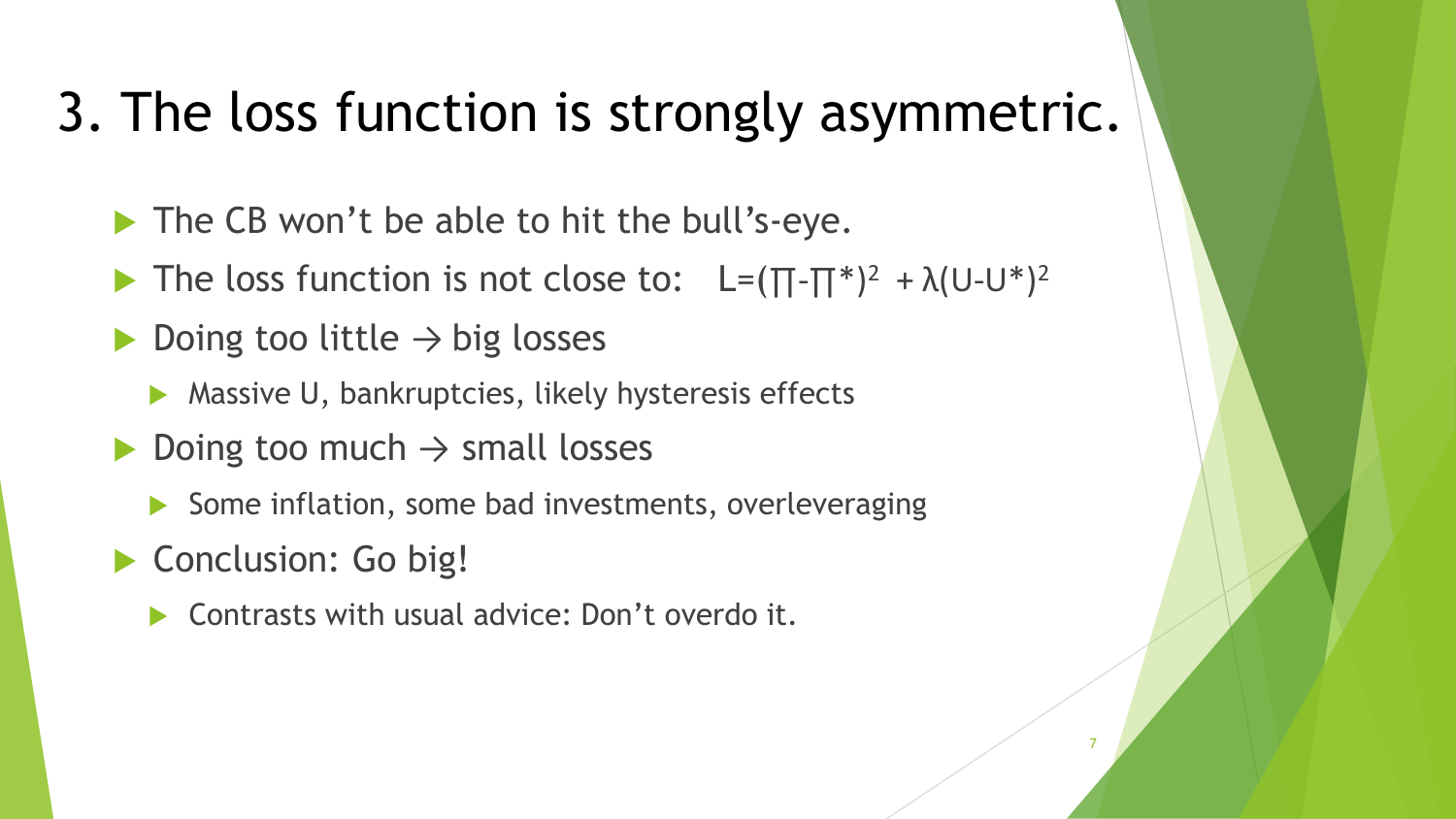### 4. Take down that wall.

- **This may be the most dramatic departure from norms.**
- CBI is normally considered sacrosanct—for good reasons. But in a crisis…
- The problem is likely to be too big for either the CB or the Treasury to handle alone.
	- In some countries, other financial supervisors will be involved.
	- In a crisis, "all correlations go to 1."  $\rightarrow$  need for coordination
- $\blacktriangleright$  Need for fiscal support (esp. in quasi-fiscal actions)
	- But only the CB can serve as the lender of last resort.
- The CB and the finance ministry *must not* be seen to be disagreeing in public.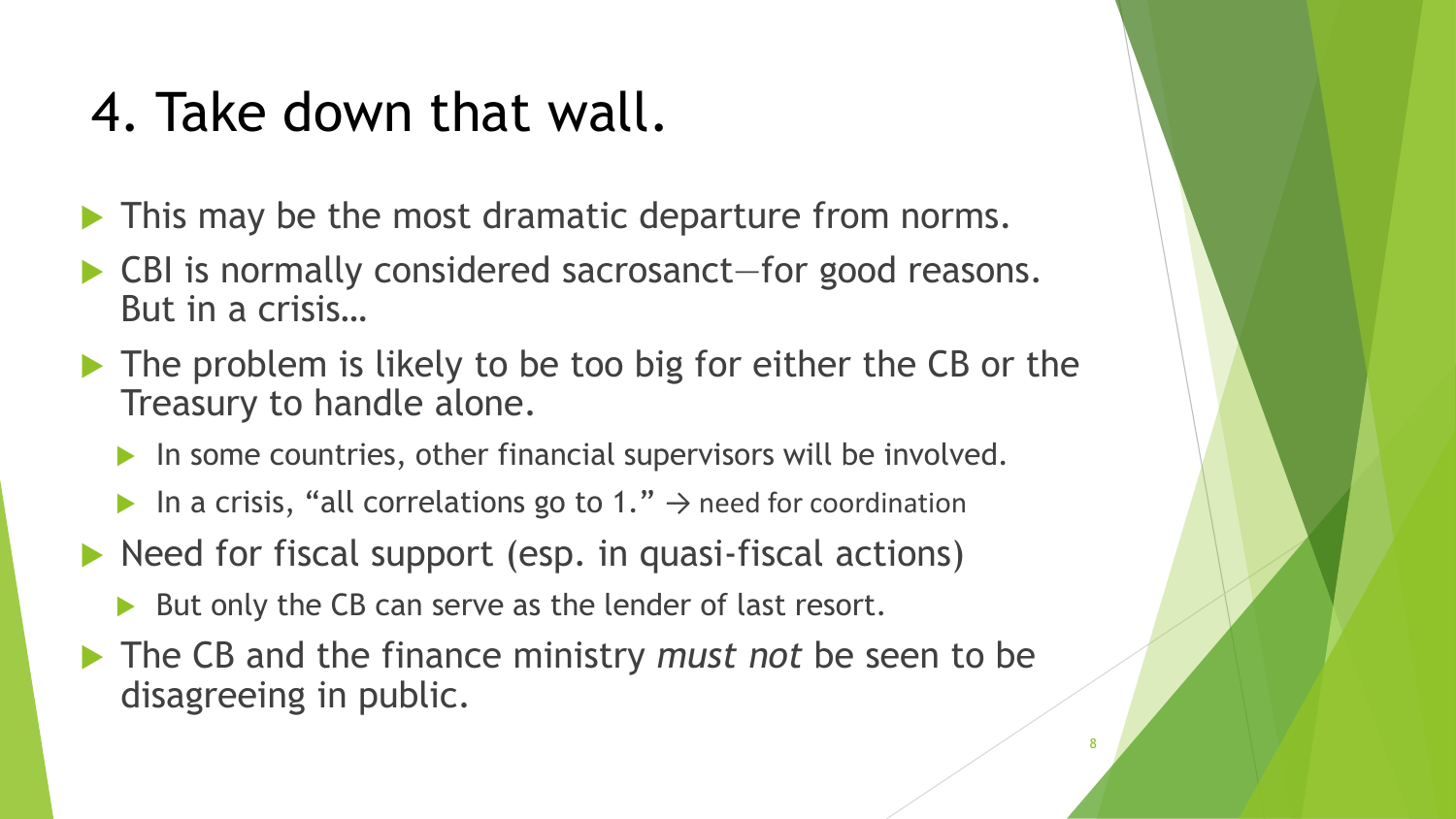### 5. On beyond Bagehot

- $\triangleright$  In a crisis, LOLR role is likely to be far more important than interest rate reductions.
- Every central banker knows Bagehot's dictum by heart:

 $\overline{a}$ 

"lend freely, at a penalty rate, against good collateral"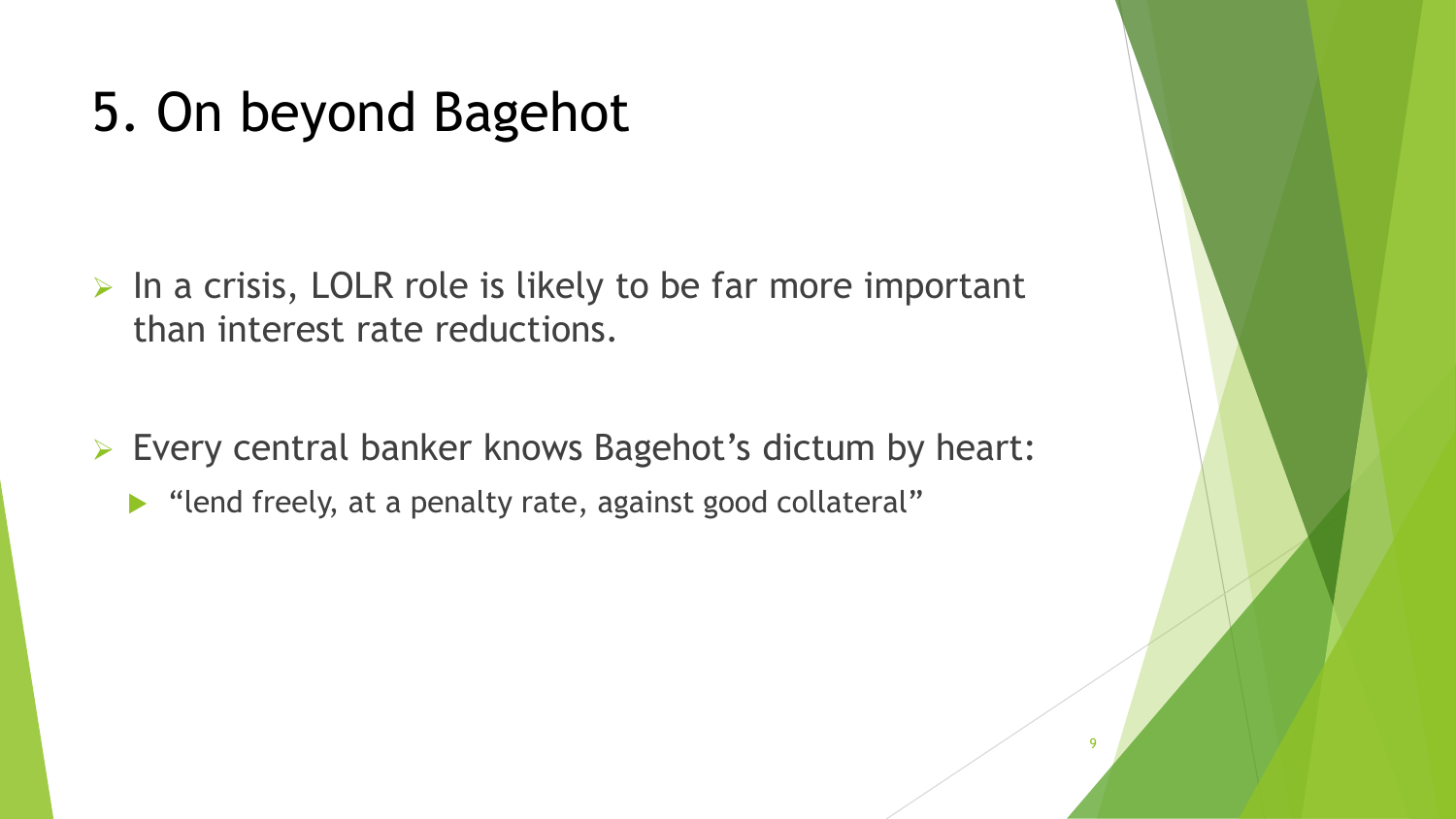# 5. On beyond Bagehot

Some modifications for crisis times:

▶ "lend freely"?: certainly!

- ▶ "at a penalty rate"?: not obviously a good idea
	- Can worry about moral hazard later
	- Pandemic risk does not create much moral hazard
- "against good collateral": sure, but maybe not *superb* collateral
	- *Someone* probably must take losses *somewhere*.
	- Treasury can/should back the CB.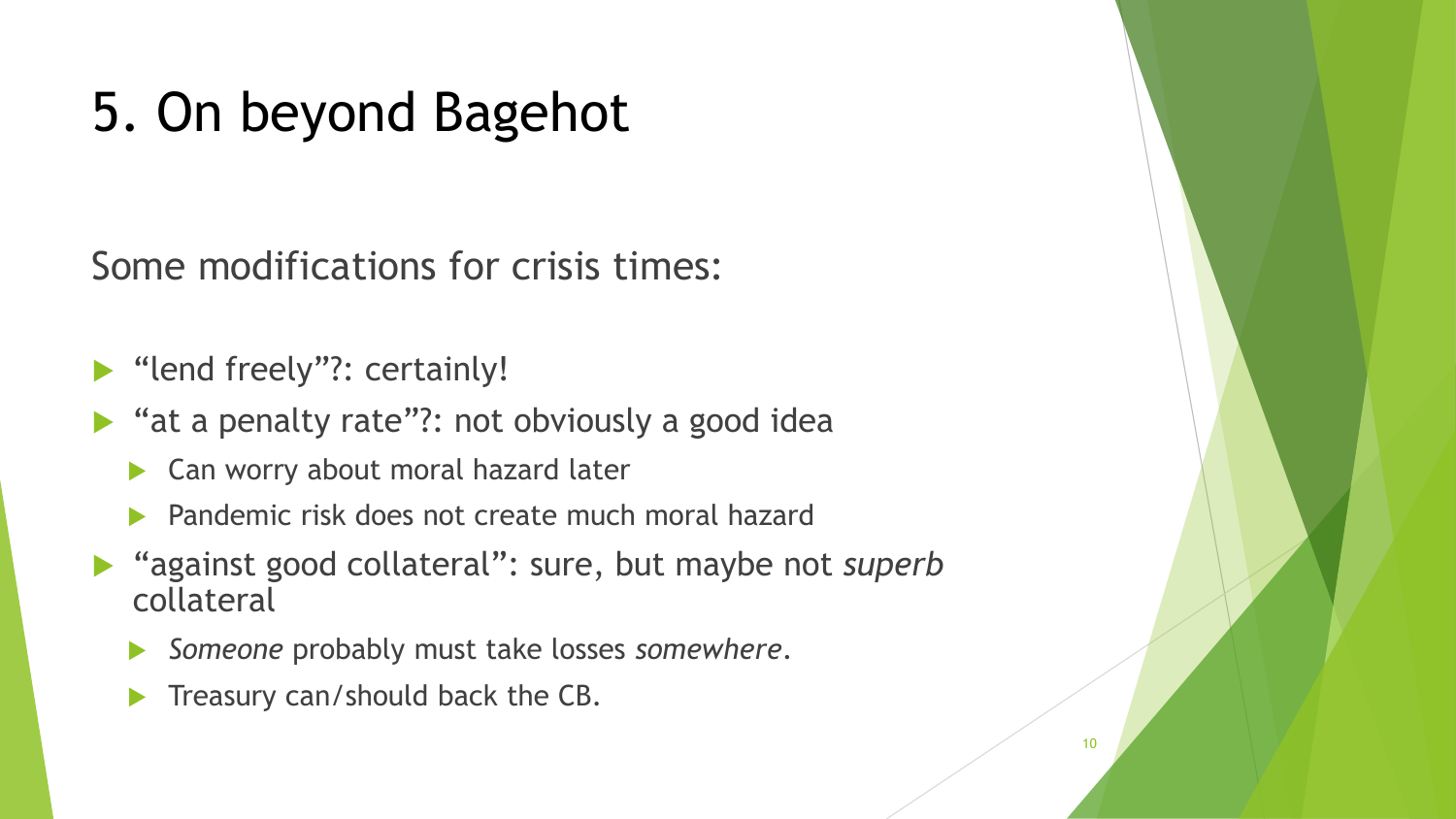# 6. Heading for the exits

- ▶ Not too soon: The Scarlett O'Hara principle: *"I won't think about that now. I'll think about that tomorrow."*
- $\blacktriangleright$  Normally, this would be terrible advice to a central banker. But in a crisis…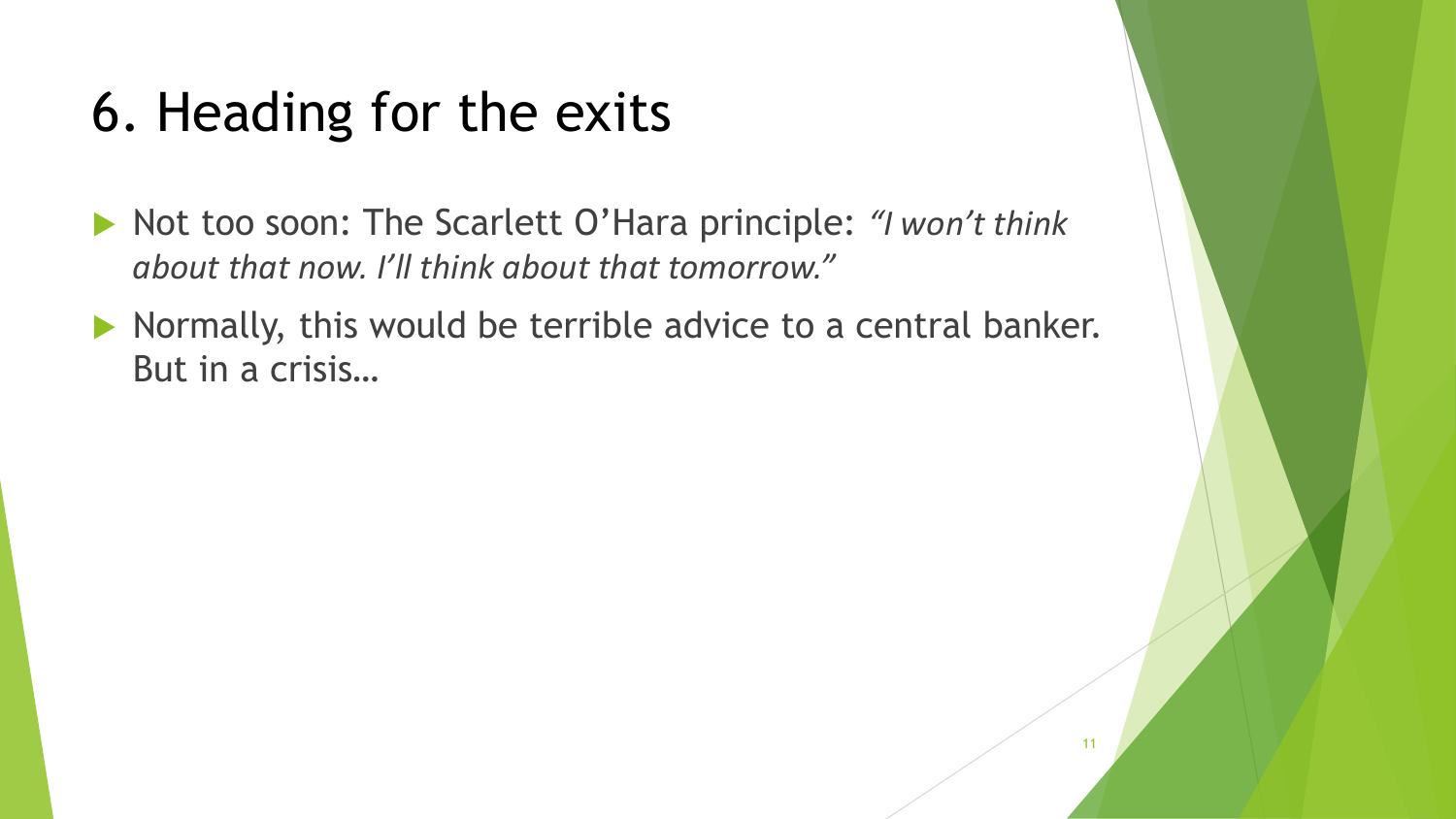# 6. Heading for the exits

- ▶ Not too soon: The Scarlett O'Hara principle: *"I won't think about that now. I'll think about that tomorrow."*
	- **Moral hazard worries can wait.**
	- **Inflation worries probably can wait.**
- Another big asymmetry: Exiting too soon vs. exiting too late
	- **Hysteresis, "scarring"**
	- Try to keep your exit strategy/schedule under wraps until you're ready. (a violation of transparency)
- In sum: enter quickly, exit slowly
- And don't forget to get that independence back!